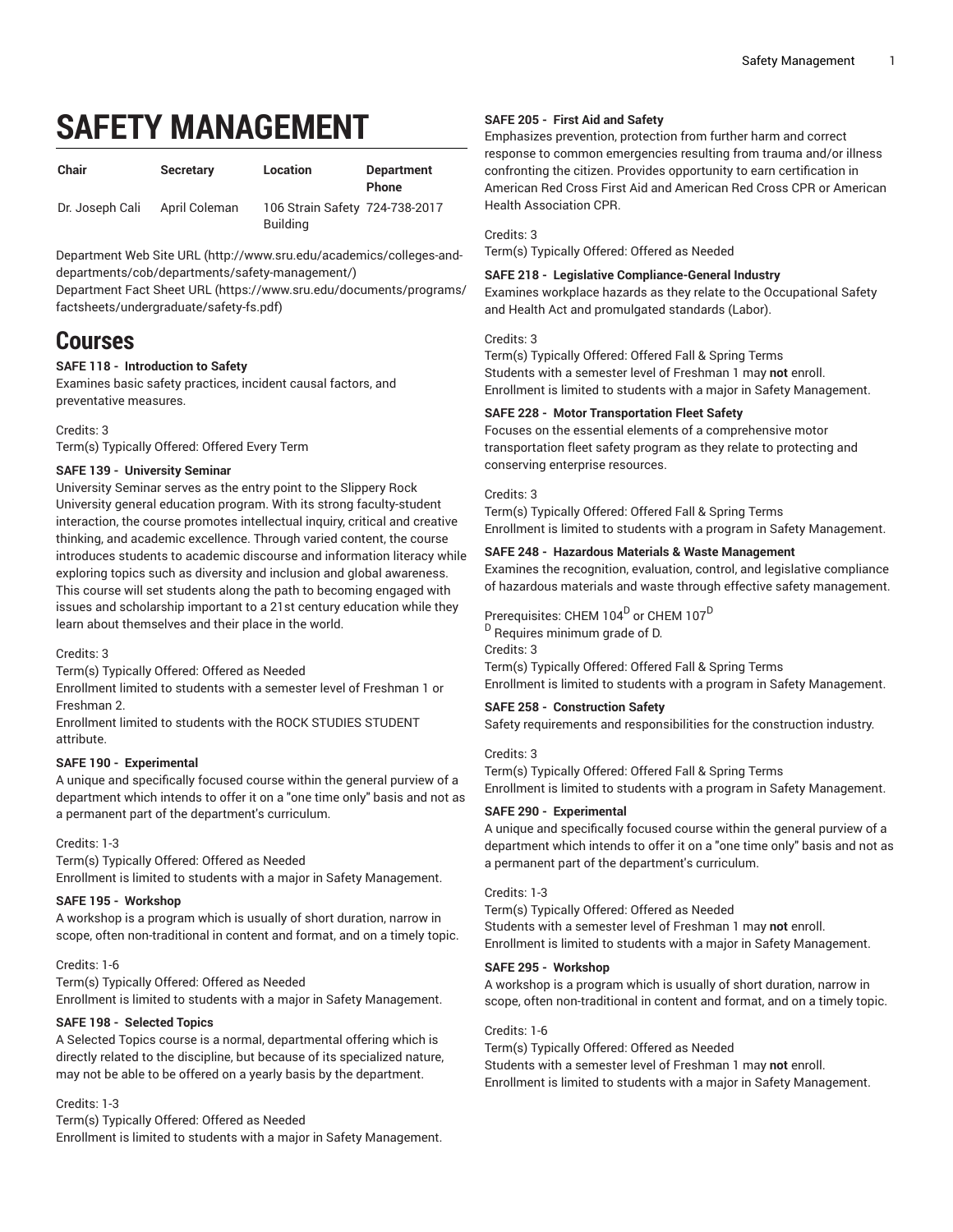#### **SAFE 298 - Selected Topics**

A Selected Topics course is a normal, departmental offering which is directly related to the discipline, but because of its specialized nature, may not be able to be offered on a yearly basis by the department.

#### Credits: 1-3

Term(s) Typically Offered: Offered as Needed

Students with a semester level of Freshman 1 may **not** enroll. Enrollment is limited to students with a major in Safety Management.

#### **SAFE 318 - Principles of Industrial Hygiene**

Concentrates upon the recognition, evaluation and control of employeerelated workplace health hazards. Course includes an instrumentation component.

Prerequisites: CHEM 104 (may be taken concurrently)<sup>D</sup> or CHEM 107<sup>\*D</sup> (may be taken concurrently).

<sup>D</sup> Requires minimum grade of D.

Credits: 3

Term(s) Typically Offered: Offered Fall Terms

Students with a semester level of Freshman 1, Freshman 2 or Sophomore 1 may **not** enroll.

Enrollment is limited to students with a major in Safety Management.

#### **SAFE 319 - Principles of Industrial Hygiene II**

Concentrates upon the recognition, evaluation and control of employeerelated workplace hazards. Course includes an instrumentation component. Courses is a continuation of SAFE 318.

Prerequisite: SAFE 318<sup>D</sup>

<sup>D</sup> Requires minimum grade of D.

Credits: 3

Term(s) Typically Offered: Offered Spring Terms

Students with a semester level of Freshman 1, Freshman 2 or Sophomore 1 may **not** enroll.

Enrollment is limited to students with a major in Safety Management.

#### **SAFE 328 - Comprehensive Emergency Management and Fire Services**

Examines comprehensive emergency management and fire services as they relate to preparing, preparing, protecting, and preserving resources.

#### Credits: 3

Term(s) Typically Offered: Offered Fall & Spring Terms

Students with a semester level of Freshman 1, Freshman 2 or Sophomore 1 may **not** enroll.

Enrollment is limited to students with a major in Safety Management.

#### **SAFE 338 - Ergonomics and Human Factors**

Examines workplace design adversities as well as their remediation by the safety function.

#### Credits: 3

Term(s) Typically Offered: Offered Fall & Spring Terms

Students with a semester level of Freshman 1, Freshman 2 or Sophomore 1 may **not** enroll.

Enrollment is limited to students with a major in Safety Management.

#### **SAFE 368 - Injury and Damage Incidents Evaluation**

Focuses on the investigation, analysis, and evaluation of injury and property damage incidents. Includes Workers' Compensation and insurance variations.

#### Credits: 3

Term(s) Typically Offered: Offered Fall & Spring Terms

Students with a semester level of Freshman 1, Freshman 2 or Sophomore 1 may **not** enroll.

Enrollment is limited to students with a major in Safety Management.

# **SAFE 378 - Energy Exploration and Generation**

This course examines the safety management of energy exploration and energy generation safety.

Prerequisites: SAFE 118 $^{\mathrm{D}}$  and SAFE 218 $^{\mathrm{D}}$ 

<sup>D</sup> Requires minimum grade of D.

Credits: 3

Term(s) Typically Offered: Offered Summer & Winter Terms

Students with a semester level of Freshman 1, Freshman 2 or Sophomore 1 may **not** enroll.

Enrollment is limited to students with a program in Safety Management.

#### **SAFE 385 - Safety Measurement, Evaluation, and Research**

This course introduces safety management students to applied safety research utilizing analysis of evaluative data and statistical procedures applicable to the safety field. The course includes discussions on databases, sampling techniques, and statistical and survey tools. This course will introduce students to data interpretation and how to prepare applied safety research documents.

Prerequisites: SAFE 118 $^{\rm C}$  and SAFE 218 $^{\rm C}$  and SAFE  $258^{\rm C}$  and SAFE 318 $^{\rm \star C}$ and SAFE 319 $^{\star{\mathbb C}}$  and STAT 152 (may be taken concurrently) $^{\mathbb C}$  (may be taken concurrently).

 $^{\rm C}$  Requires minimum grade of C.

Credits: 3

Enrollment limited to students with a semester level of Junior 1, Junior 2, Post Baccalaureate, Senior 1 or Senior 2.

Enrollment limited to students with department of Safety Management.

#### **SAFE 388 - Insurance Risk and Loss Control Management**

Examines Risk as it applies to Occupational Safety and Health in an evolving world with a focus on risk assessment and treatment through Insurance and Loss Control Management.

#### Credits: 3

Enrollment limited to students with a semester level of Junior 1, Junior 2, Post Baccalaureate, Senior 1, Senior 2 or Sophomore 2. Enrollment limited to students with department of Safety Management.

#### **SAFE 390 - Experimental**

A unique and specifically focused course within the general purview of a department which intends to offer it on a "one time only" basis and not as a permanent part of the department's curriculum.

#### Credits: 1-3

Term(s) Typically Offered: Offered as Needed

Students with a semester level of Freshman 1, Freshman 2 or Sophomore 1 may **not** enroll.

Enrollment is limited to students with a major in Safety Management.